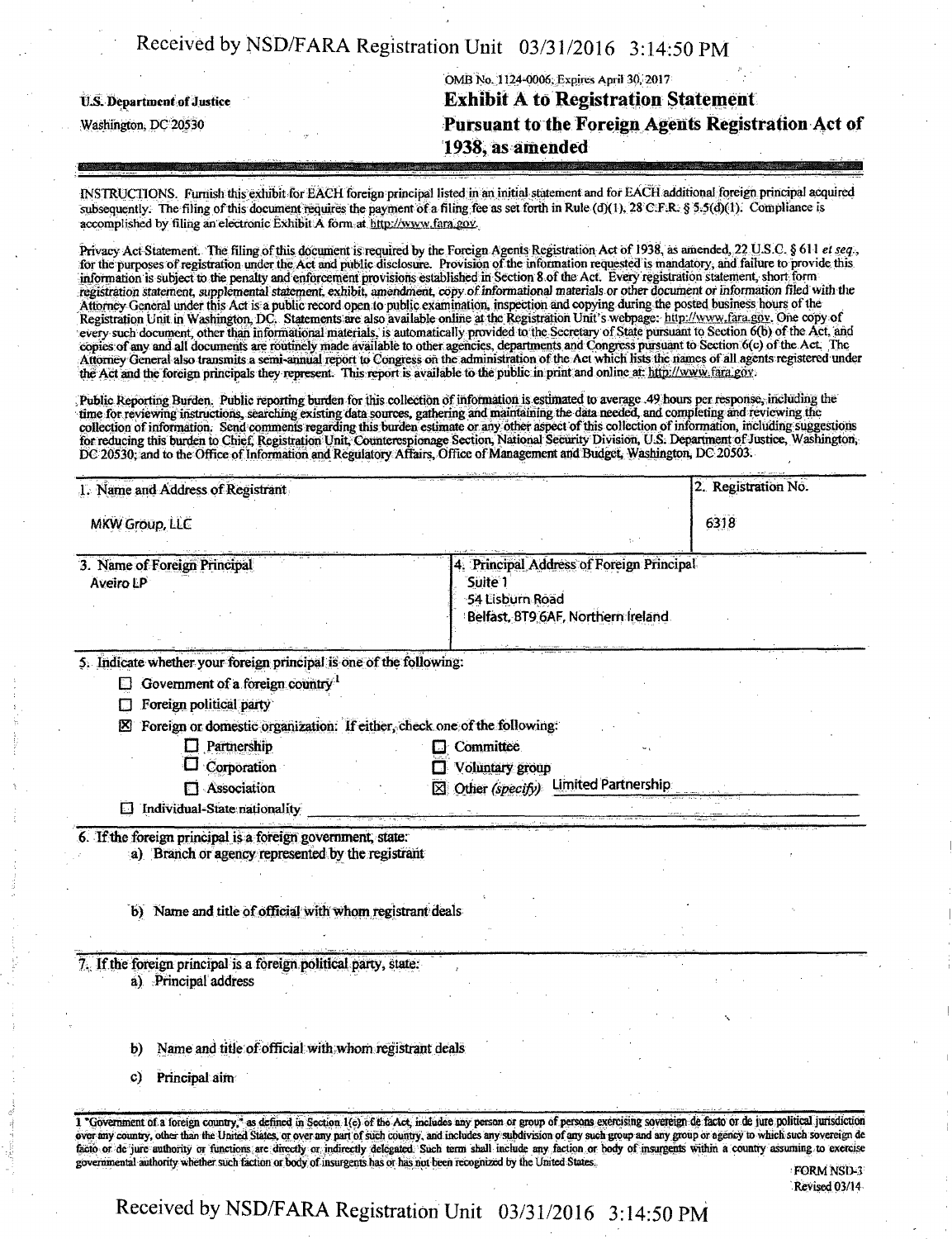## Received by NSD/FARA Registration Unit 03/31/2016 3:14:50 PM

#### 8. If the foreign principal is not a foreign government or a foreign political party:

a) State the nature of the business or activity of this foreign principal.

Aveiro LP is an international trade and investment firm that supports a free, independent, democratic, and prosperous Ukraine. Its mission is to build the capacity of government systems arid institutions in Ukraine to promote and protect the following rights and freedoms: human rights; freedom of religion; freedom of speech; freedom of press; freedom of assembly; recognition and respect for private property and free enterprise; free elections; and individual privacy. Its mission also includes promoting the use of a human-rights based approach in program development arid engaging with international hurnan rights efforts led by the United Nations:

b) Is this foreign principal:

| Supervised by a foreign government, foreign political party, or other foreign principal         | Yes $\boxtimes$ No $\square$ |
|-------------------------------------------------------------------------------------------------|------------------------------|
| Owned by a foreign government, foreign political party, or other foreign principal              | Yes ⊠ No □                   |
| Directed by a foreign government, foreign political party, or other foreign principal           | Yes $\times$ No $\Box$       |
| Controlled by a foreign government, foreign political party, or other foreign principal         | Yes <b>SI</b> No $\Box$      |
| Financed by a foreign government, foreign political party, or other foreign principal           | Yes Z No O                   |
| Subsidized in part by a foreign government, foreign political party, or other foreign principal | Yes ⊠ No □                   |

9. Explain fully all items answered "Yes" in Item 8(b). (If additional space is needed, a full insert page must be used)

Aveiro LP is not supervised, owned, directed, controlled, financed, and/or subsidized (in whole or in part) by a foreign government or a foreign political party. The director of Averio LP is Uliua Bilousova, a Ukrainian citizen. Aveiro LP's general partner is Nisbett Invest S.A. and its limited partner is Montfler S.A. Both Nisbett Invest SA and Montfler S A. are foreign entities.

10. If the foreign principal is an organization and is not owned or controlled by a foreign government, foreign political party or other foreign principal, state who owns and controls it. See response to Question 9.

#### **EXECUTION**

In accordance with  $28 \text{ U.S.C.}$  § 1746, the undersigned swears or affirms under penalty of perjury that he/she has read the information set forth in this Exhibit A to the registration statement and that he/she is familiar with the contents thereof and that such contents are in their entirety true and accurate to the best of his/her knowledge and belief.

|                                 | The end of the excessive process of the special | affairs.<br>the Notice Associates in                                                                                                                                                                 |                                              |                |
|---------------------------------|-------------------------------------------------|------------------------------------------------------------------------------------------------------------------------------------------------------------------------------------------------------|----------------------------------------------|----------------|
| a of Evhihit<br>Dat'            | Name and Title                                  | <b>CONTRACTOR STATES AND</b>                                                                                                                                                                         |                                              | <b>AMERICA</b> |
|                                 |                                                 |                                                                                                                                                                                                      |                                              |                |
| وستقل                           |                                                 |                                                                                                                                                                                                      |                                              |                |
| $1 - 11$ and 11<br><b>COLLE</b> | the property of the property of<br>terman di    | Madrid San<br><u>The Community Community Community Community Community</u><br>the seat of the seat of the seat of<br>the contract of the contract of the contract of the contract of the contract of | <del></del><br>and the second control of the |                |

Received by NSD/FARA Registration Unit 03/31/2016 3:14:50 PM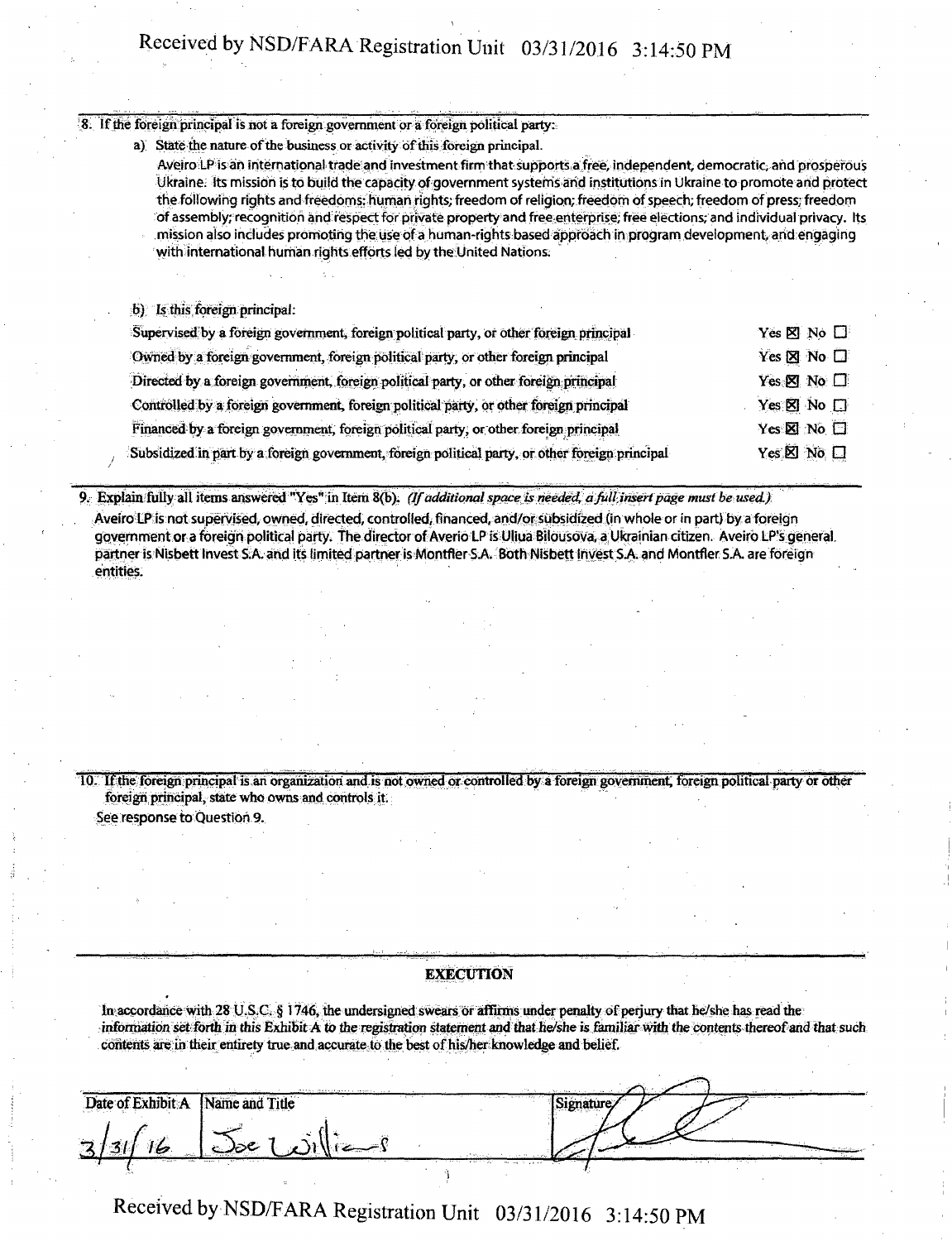|  |  | Received by NSD/FARA Registration Unit 03/31/2016 3:14:47 PM |  |  |
|--|--|--------------------------------------------------------------|--|--|
|--|--|--------------------------------------------------------------|--|--|

## OMB No: 1124-0004; Expires April 30,2017 **U.S. Department of Justice Contract Contract Contract B to Registration Statement Washington, DC 20530 Case 20530 Case 20530 Pursuant to the Foreign Agents Registration Act of 1938, as amended**

INSTRUCTIONS. A registrant must furnish as an Exhibit B copies of each written agreement and the terms and conditions of each oral agreement with his foreign principal, including all modifications of such agreements, or, where no contract exists, a full statement of all the circumstances by reason of which the registrant is acting as an agent of a foreign principal. Compliance is accomplished by filing an electronic Exhibit B form at http://www.fara.gov.

Privacy Act Statement The filing of this document is required for the Foreign Agents Registration Act of 1938, as amended, 22 U.S.C. § 611 et seq., for the purposes of registration under the Act and public disclosure. Provision of the information requested is mandatory, and failure to provide the information is subject to the penalty and enforcement provisions established in Section 8 of the Act; Every registration statement, short form registration statement, supplemental statement, exhibit, amendment, copy of informational materials or other document or information filed with the Attorney General under this Act is a public record open to public examination, inspection and copying during the posted business hours ol the Registration Unit in Washington, DC. Statements are also available online at the Registration Unit's webpage: http://www.fara.gov. One copy of every such document, other than informational materials, is automatically provided to the Secretary of State pursuant to Section 6(b) of the Act, and copies of any and all documents are routinely.made available to other agencies, departments and Congress pursuant to Section 6(c) of the Act. The Attorney General also transmits a semi-annual report to Congress on the administration of the Act which lists the names of all agents registered under the Act and the foreign principals they represent. This report is available to the public in print and online at: http://www.fara.gov.

Public Reporting Burden. Public reporting burden for this collection of information is estimated to average .33 hours per response, including the time for reviewing instructions, searching existing data sources, gathering and maintaining the data needed, and completing and reviewing the collection of information. Send comments regarding this burden estimate or any other aspect of this collection of information, including suggestions for reducing this burden to Chief, Registration Unit, Counterespionage Section, National Security Division, U.S. Department of Justice, Washington, DC 20530; and to the Office of Information and Regulatory Affairs, Office of Management and Budget, Washington, DC 20503.

| the thing and the contract of the contract of the contract of the contract of the contract of the contract of<br>1. Name of Registrant             | <b>CONTRACTOR</b><br><b>The Secretary State County of Secretary Advisors</b>          | the set of the state of the set of the state of the state of the state of the state of the state of the state of the state of the state of the state of the state of the state of the state of the state of the state of the s<br>1.2. Registration No. |                                            |
|----------------------------------------------------------------------------------------------------------------------------------------------------|---------------------------------------------------------------------------------------|---------------------------------------------------------------------------------------------------------------------------------------------------------------------------------------------------------------------------------------------------------|--------------------------------------------|
| MKW Group, LLC                                                                                                                                     |                                                                                       | 6318                                                                                                                                                                                                                                                    |                                            |
| the first companies and the<br>type of the company of the basic<br><b><i><u><u><u></u></u></u> x x x x x x</i></b><br>3. Name of Foreign Principal | Where may have a state<br>the theory of the second company of the party of the second | The St. Declared the Contractor<br>the contract of the contract of the second and the contract of the contract of the contract of the contract of                                                                                                       | <b>Controllering</b><br>a character with a |

Aveiro LP

Check Appropriate Box;

- 4. (3 The agreement between the registrant and the above-named foreign principal is a formal written contract. If this box is checked, attach a copy of the contract to this exhibit.
- $5. \Box$  There is no formal written contract between the registrant and the foreign principal. The agreement with the above-named foreign principal has resulted from an exchange of correspondence. If this box is checked, attach a copy of all pertinent correspondence, including a copy of any initial proposal which has been adopted by reference in such correspondence.

 $6.$   $\Box$  The agreement or understanding between the registrant and the foreign principal is the result of neither a formal written contract nor an exchange of correspondence between the parties. If this box is checked, give a complete description below of the terms and conditions of the oral agreement or understanding, its duration, the fees and expenses, if any, to be received.

7. Describe folly the nature and method of performance of the above indicated agreement or understanding.

MKW Group; LLC's consultant agreement with Aveiro LP is effective through December 31, 2016. As described per the agreement, MKW will provide business advice, public policy advice, and services relating to key issues of concern to Aveiro. This may also include encouraging Congress to pass legislation in furtherance of Aveiro's mission as well as educating members of Congress regarding Aveiro's activities and business ventures and public policy consulting services. MKW's representation does not include providing legal advice or counsel to any members of Aveiro.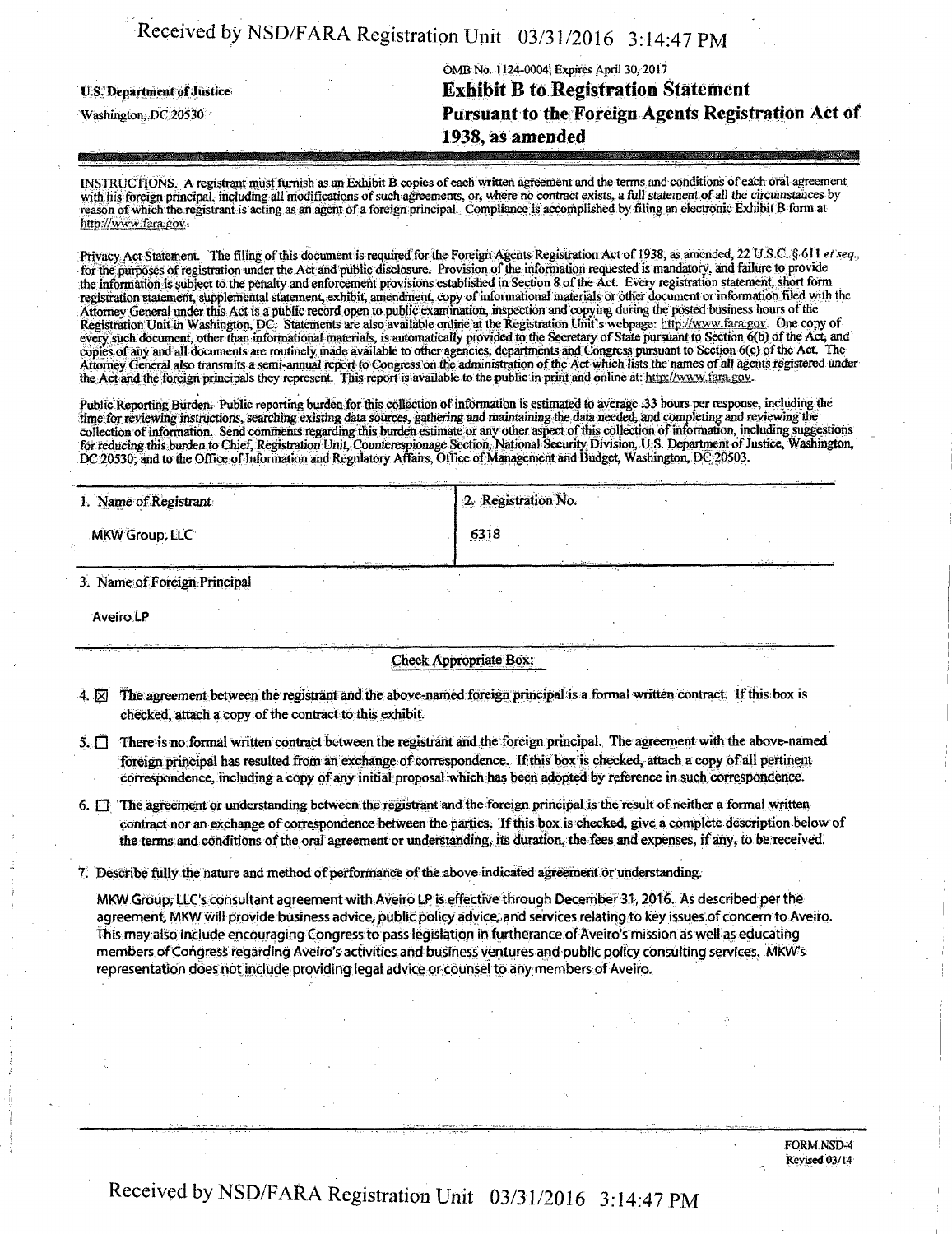8. Describe fully the activities the registrant engages in or proposes to engage in on behalf of the above foreign principal.

As described per the agreement MKW will provide business advice, public policy advice, and services relating to key issues of concern to Aveiro. this may also include encouraging Congress to pass legislation in furtherance of Aveiro's mission as well as educating members of Congress regarding Aveiro's activities and business ventures and public policy consulting services. MKW's representation does not include providing legafadviee or counsel to any members of Aveiro.

Will the activities on behalf of the above foreign principal include political activities as defined in Section 1(o) of the Act and in the footnote below? Yes  $\boxtimes$  No  $\Box$ the footnote below? Yes  $\boxtimes$ 

If yes, describe all such political activities indicating, among other things, the relations, interests or policies to be influenced together with the means to be employed to achieve this purpose.

As described per the agreement, MKW will provide business advice, public policy advice, and services relating to key issues of concern to Aveiro. This may also include encouraging Congress to pass legislation in furtherance of Aveiro's mission as well as educating members of Congress regarding Aveiro's activities and business ventures and public policy consulting services. MKW's representation does not include providing legal advice or counsel to any members of Aveiro.

#### **EXECUTION**

In accordance with  $28$  U.S.C.  $\S$  1746, the undersigned swears or affirms under penalty of perjury that he/she has read the information set forth in this Exhibit B to the registration statement and that he/she is familiar with the contents thereof and that such contents are in their entirety true and accurate to the best of his/her knowledge and belief.

| Date of Exhibit B | Name and Title                                                                                                                                                                               |  |  |
|-------------------|----------------------------------------------------------------------------------------------------------------------------------------------------------------------------------------------|--|--|
|                   |                                                                                                                                                                                              |  |  |
|                   |                                                                                                                                                                                              |  |  |
| وتنسنا            |                                                                                                                                                                                              |  |  |
|                   |                                                                                                                                                                                              |  |  |
|                   | Footnote: "Political activity," as defined in Section 1(o) of the Act, means any activity which the person engaging in believes will, or that the person intends to, in any way influence    |  |  |
|                   | any agency or official of the Government of the United States or any section of the public within the United States with reference to formulating, adopting, or changing the                 |  |  |
|                   | domestic or foreign policies of the United States or with reference to the political or public interests, policies, or relations of a government of a foreign country or a foreign political |  |  |
|                   |                                                                                                                                                                                              |  |  |
| party.            |                                                                                                                                                                                              |  |  |

# Received by NSD/FARA Registration Unit 03/31/2016 3:14:47 PM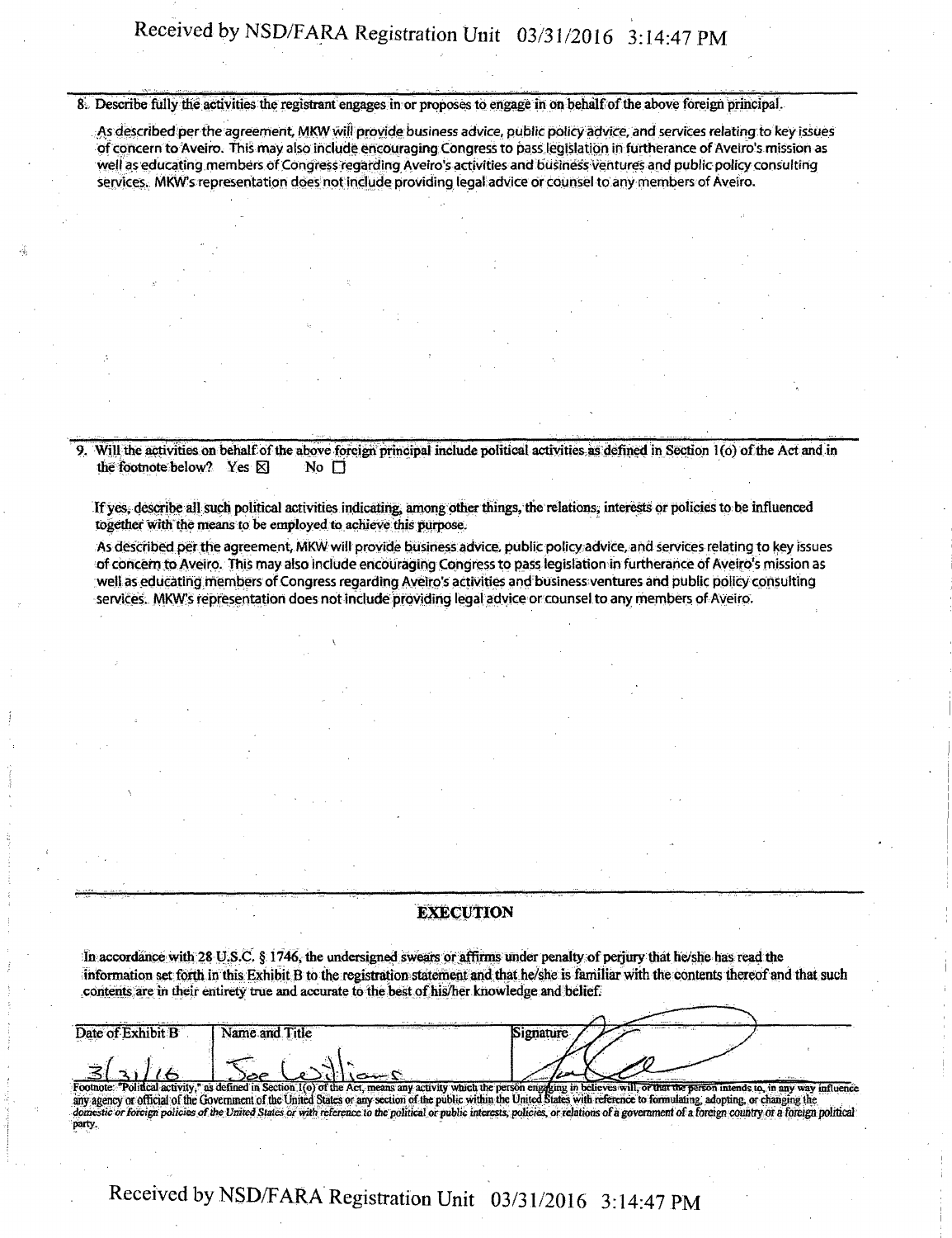Received by NSD/FARA Registration Unit 03/31/2016 3:14:47 PM



#### CONSULTANT AGREEMENT

:Ä

This agreement is entered into by AVEIRO LE AVEIRO), and MKW GROUP, LLC, (MKW) to gnable AVEIRO to receive consulting services from MKW under the terms and conditions set. torth.hcrem...

t. Term: This Agreement is effective from March 17, 2016 through December 31, 2016.  $\mu$ . legmor This agreement is effective from March 17, 2016 through December 31, 2016.<br>A retainer in the amount of  $\epsilon$  is a solution of the expenses not to exceed  $\epsilon$  . A without prior client approval, will be billed in advance on the 1st of cach month for the term of the contract. This agreement shall automatically extend unless terminated at the choice of either nanv: • • - • ..... .

Scope . MKW will provide, business advice, public policy advice and services relating to Key issues of concern to AVEIRO. This may also include encouraging Congress to pass legislation  $f$  in furtherance of AVEIRO's mission as well as educating members of Congress regarding.  $\Delta VERO$  s activities and business ventures and public policy consulting services as assigned by  $\Delta$ VEIRO and confirmed in writing. It is understood that this representation does not give rise to an altomey client relationship between MKW and any other entity of individual. MKW's tenreschiation of AVEIRO does not include providing tegal advice or counsel to any individual •members.of AVEIRO.

 $3$  Acceptance: Nervices will be performed in a professional manner. consistent with applicable tules of professional conduct.

Time is of the Essence: MKW will perturn services promptly and will meet all time tommitments. MKW agrees that this is a material term of this agreement.

Independent Contractor: MKW certifies that it is engaged in an independent business and will perform its obligations pursuant to this agreement as an independent contractor and not  $_{4}\pm$  ihe agent or employee of  $\rm XFEIRO$  . Any persons who puttorm scrvices hereunder will be  $\operatorname{sbd}$  the employees or agents of MKW under  $\operatorname{us}$  sole and exclusive direction and control. MK.W is solely responsible for (a) the hours of work, methods of performance and compensation of its employees and agents. (b) compliance with all federal, state and local rules and-reuulations.

 $6.$  Cunfidential Information:  $\Delta$ ny business or technical information furnished, disclosed or made scees ible by AVEIRO to MKW, whether verbally or in writing (including, but not

### Received by NSD/FARA Registration Unit 03/31/2016 3:14:47 PM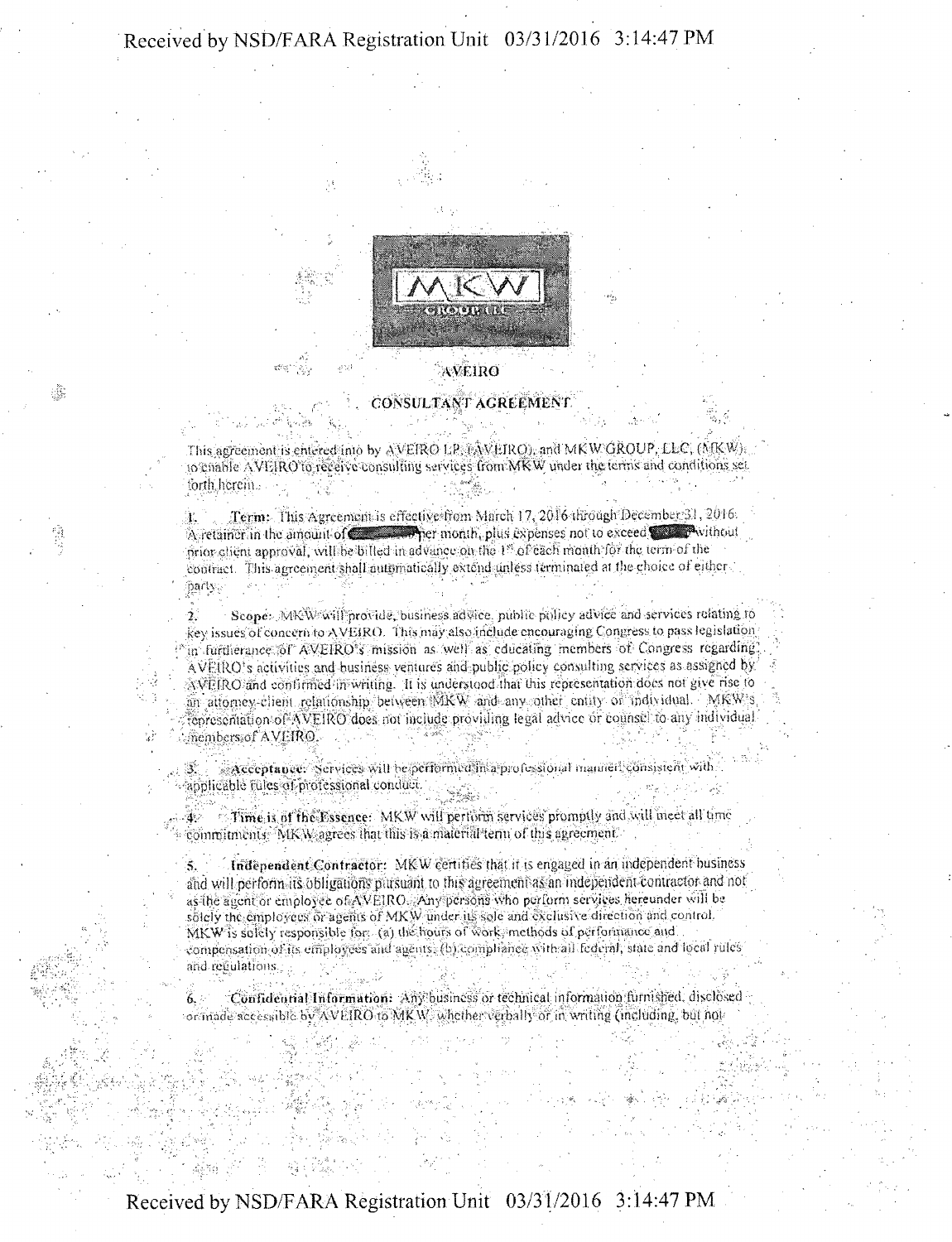limited to, trade scerets, marketing plans, financial data, specifications, drawings, sketches, models, samples, computer programs and documentation), whether of AVEIRO or n third part) ("Information") is confidemial and proprietary, unless- otherwise publically available. MKW will hold information in confidence and will use it solely for the purpose of providing services.

 $61$  Except as expressly provided herein, the receiving party will: (a) not use confidential information of the disclosing party for any purpose other than the fulfillment of its obligations under this agreement; (b) not disclose confidential information of the disclosing party to any third party (including any affiliate of itself or of the disclosing party) without the prior written consent of the; disclosing party; (c) not make any copies nf confidential information of the disclosing party without the disclosing party's prior consent; and id) protect and treat all confidential information of the disclosing party with the same degree of care as it uses to protect its own confidential information of like importance. but iu no e\eut with less than reasonable care. The receiving pans will only disclose confidential-information of the disclosing party to its employees and/or agents: who have a "need to know" for purposes of this agreement. The receiving party will notify and inform such employees and/or agents of the receiving purty's obligations under this agreement, and the receiving party will be responsible for any breach of this agreement by its employees and/or agents. In the event that the receiving party is required to disclose confidential information of the disclosing party pursuant to law. tiie receiving part) will notify the disclosing party of the required disclosure with sufficient time for the disclosing party to seek relief, will cooperate with the disclosing party in taking appropriate protective measures, and will make such disclosure in a fashion that maximizes protection of the confidential information-from further disclosure.

 $6.2$  to pontexpiration of this agreement, the receiving party will promptly turn over to the disclosing party, or at the disclosing pany-s direction: destroy; all confidentialinformation of the disclosing party, in whole or in parr, in whatever format, including any copies.

7. Advertising and Publicity: Neither party wiI! use the other party'> names, marks, codes, drawings or specifications in any advertising, press release, promotional effort or publicity of any kind without the prior written permission of the other party.

8. Termination for Convenience; Cancellation: bach parry may terminate this agreement, in whole or in part, without timber liability, for its convenience upon 60 days prior -written not ice.

9. Records and Audits: MKW will maintain vomptoe and accurate records of all charges incurred cm behalf of AVEIRO under this agreement for a period of twenty-four months from the date of termination of the agreement. AVEIRO will have the right to inspect MKW's records upon reasonable notice and to retain copies thereof.